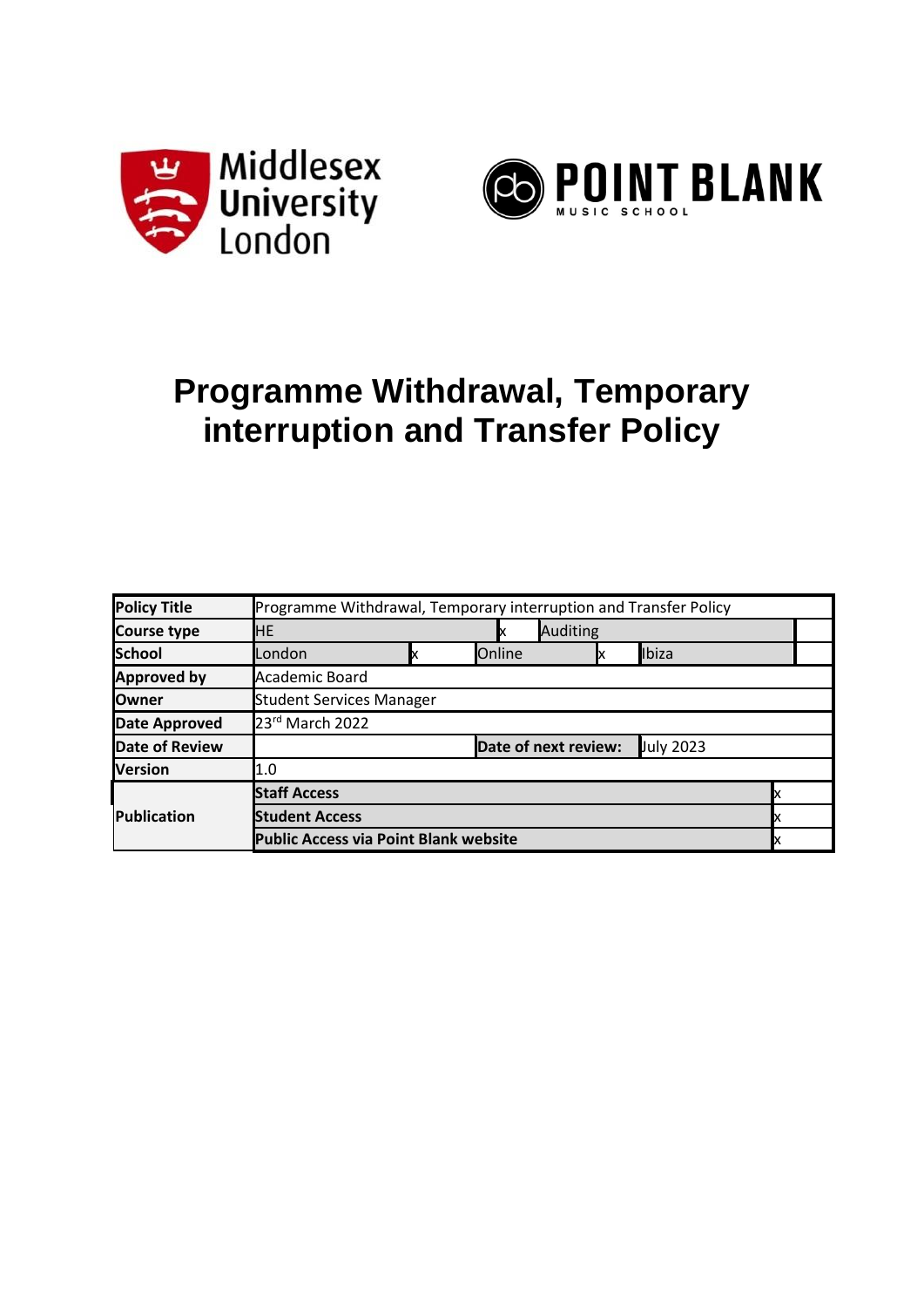# Contents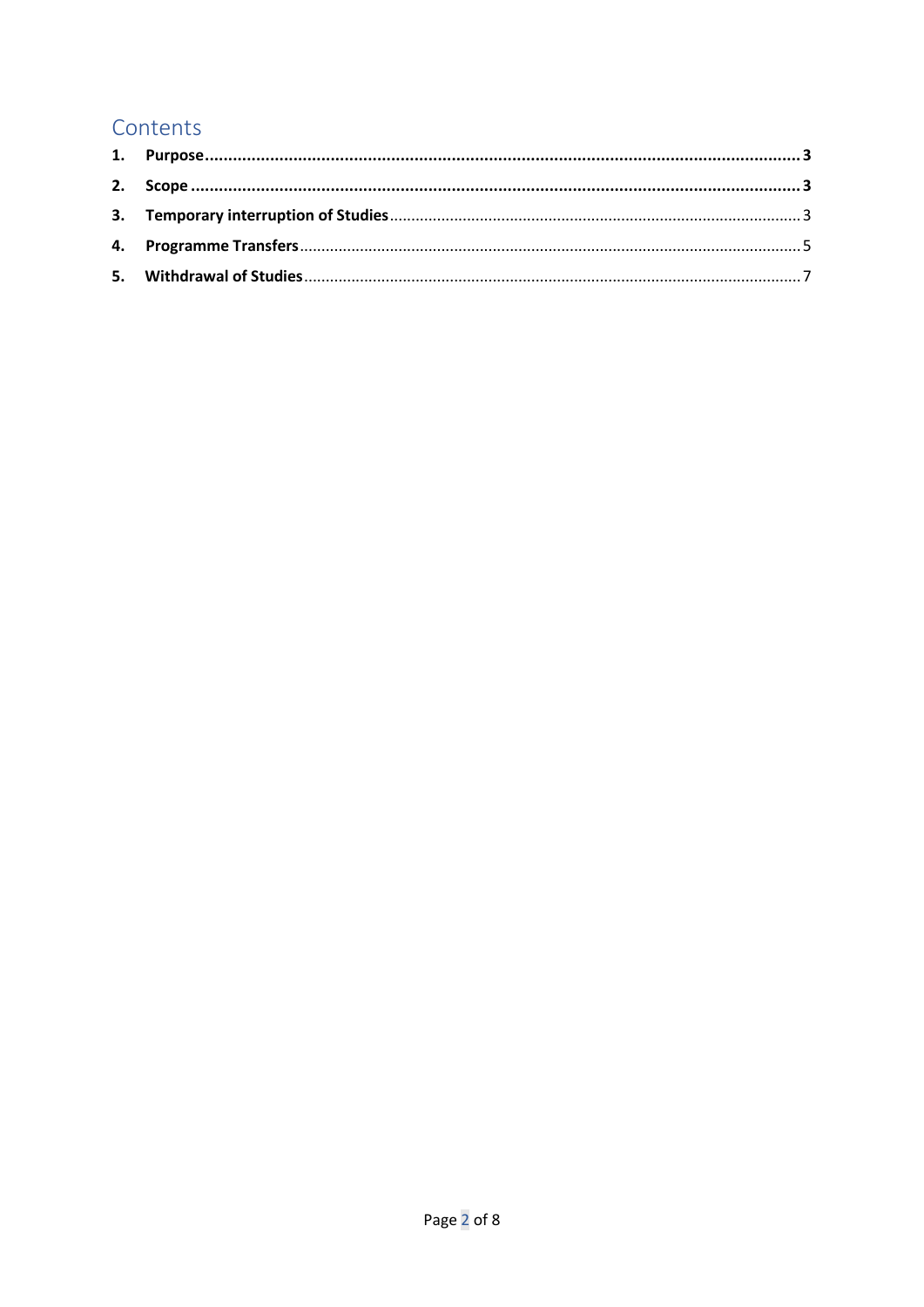## <span id="page-2-0"></span>1. Purpose

1.1. Point Blank Music School is committed to supporting students if they require temporary time away from their studies, want to transfer programmes or completely withdraw from their studies. The Student Services Team will assist students in gaining the best possible outcome in their studies ensuring students are aware of all financial, scheduling, and academic implications before processing a student status change request. The aim of this policy is to highlight the possibilities and restrictions for Higher Education students when requesting to make a change to their programme of study.

## <span id="page-2-1"></span>2. Scope

2.1. This policy applies to all full-time students studying at Point Blank Music School, enrolled on an accredited programme validated by Middlesex University**.**

## <span id="page-2-2"></span>3. Temporary Interruption of Studies

- 3.1. A 'temporary interruption' is whereby a student temporarily *stops/ pauses* their programme due to extenuating circumstances until they can resume their studies.
- 3.2. Once the temporary interruption has been processed, the student will stop attending all classes and revoke studio access from the agreed pause date to the agreed return date. This is subject to advice and the discretion of Point Blank staff regarding the logistics and practicalities of scheduling. If a programme paused before the completion of a term or module, the return to studies will be from the beginning of same module.
- 3.3. Students who interrupt their studies should be aware that their current academic programme cannot be guaranteed to resume as if no interruption had occurred following re-admission. Point Blank will advise, but it is the student's responsibility to make themselves familiar with any changes in policy or the programme's study syllabus that may have taken place during their absence.
- 3.4. Students are only able to temporarily interrupt their studies with evidenced extenuating circumstances in accordance with the Point Blank Extenuating Circumstances Policy. All temporary interruption requests will be reviewed by Point Blank Senior Management and Middlesex University and decisions regarding the temporary interruption will be communicated within 14 days from the initial request.
- 3.5. Students must submit a temporary interruption request prior to the commencement of week 7 of an academic term in order to pause that term. Any requests submitted after week 7 will only be liable for the following academic term and students are expected to continue progress and submit the current term's assignments as normal while a decision from the Student Records Board is pending.
	- 3.5.1.If the student is in receipt of Student Loan Funding, the student will be liable for that term's tuition fees. Tuition fee charges are determined based on enrolment status and not attendance.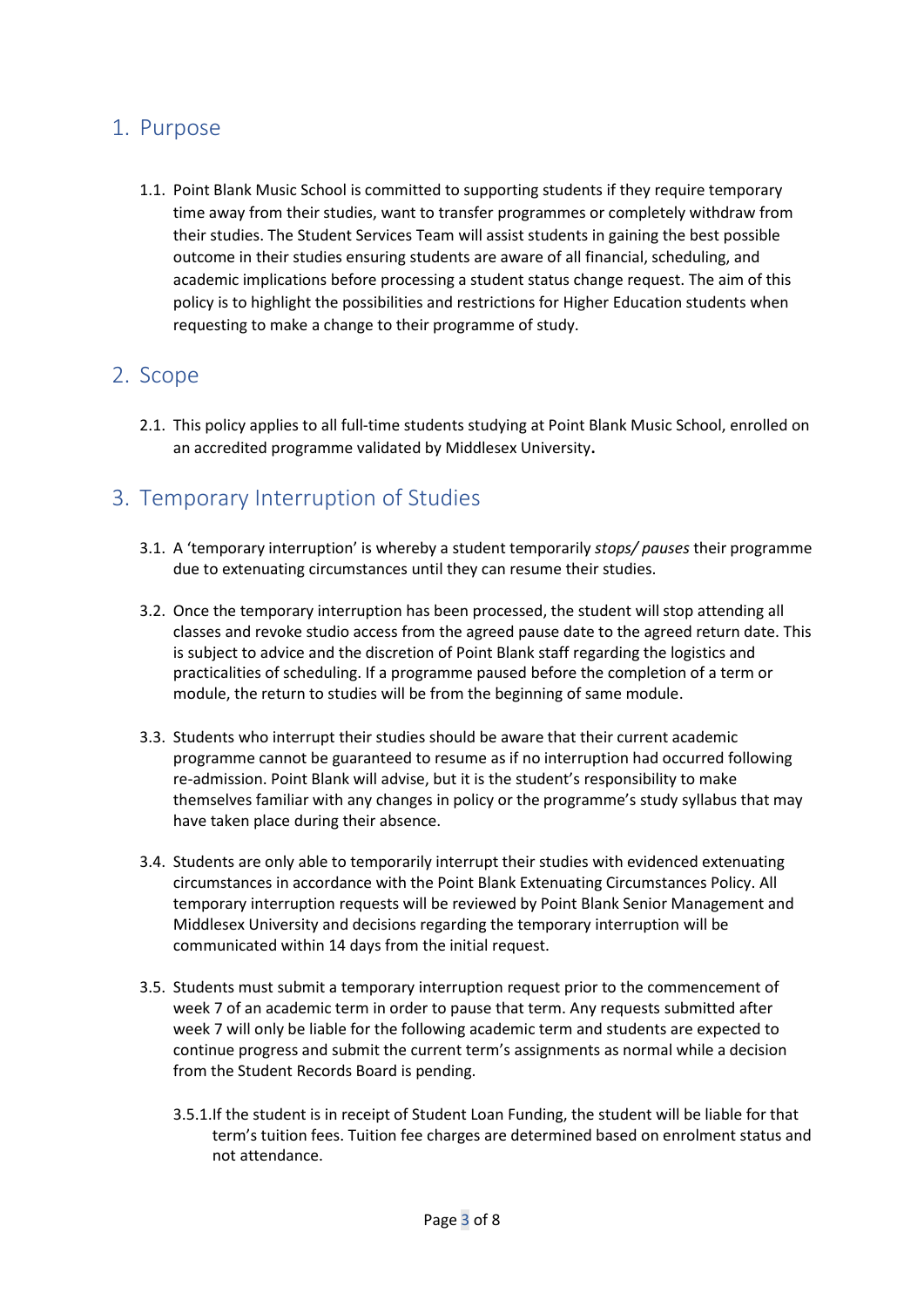- 3.5.2.Any maintenance loan payments made to the student for the temporarily interrupted term *may* need to be reimbursed to the Student Loans Company. Should the maintenance loan payment not be clawed back, the student will not be able to receive an additional maintenance loan payment on their return to study the interrupted term. This is a not a decision of Point Blank but is Student Finance England choice.
- 3.5.3.For private fee payers, who have paid for their term in advance and wish to interrupt their studies, the credit will be held and applied to the returning modules.
- 3.6. Temporary interruptions are only able to be processed for students with **valid** and **evidenced** extenuating circumstances. If a student temporarily interrupts with outstanding fees, they will not be permitted to resume their studies until the debts are settled. Students will have one year from the point of postponement to clear outstanding debts or are at risk of being withdrawn from their programme. We advise that students in this situation contact us to set up a payment plan.
	- 3.6.1.All students are given a minimum of a one year deferral.
	- 3.6.2.If we receive no communication from the student after 1 year of temporary interruption the student can be deferred further if in good financial standing or will be withdrawn if they are debtor. A debt collection agency may be used in line with the **Tuition Fee Policy**.
	- 3.6.3.Students who are Temporarily Interrupting at the end of an Academic Year are not permitted to return to their studies in the July intake. This is due to the phase-out of the July HE intake and complications with the SLC.
	- 3.6.4.Students who are sponsored by Point Blank on a student visa may not be able to temporarily interrupt within the constraints of their visa requirements and therefore must consult with the international visa team. The decision to approve or refuse the request will be at the discretion of the Admissions Manager and Student Services Manager and will be subject to the rules of the Home Office Student Visa Sponsor Guidance applicable at the time the decision is made. All changes are subject to module availability.
	- 3.6.5.In the event that a student stops communicating and engaging in their course Point Blank may enforce a temporary interruption for an initial one year. Before processing the temporary interruption, the student will receive multiple forms of communication about the potential temporary interruption and the student will have 21 days to appeal the decision from the day in which the temporary interruption is actioned.
	- 3.6.6.Students who are enrolled on resubmission or retake modules must complete their resubmissions and retake modules before returning to their studies from temporary interruption. Students will be expected to complete a resubmission (no attendance required) or a retake module (attendance required) depending on the length of their temporary interruption of studies. This will be decided by Senior Management and the Assessments Team.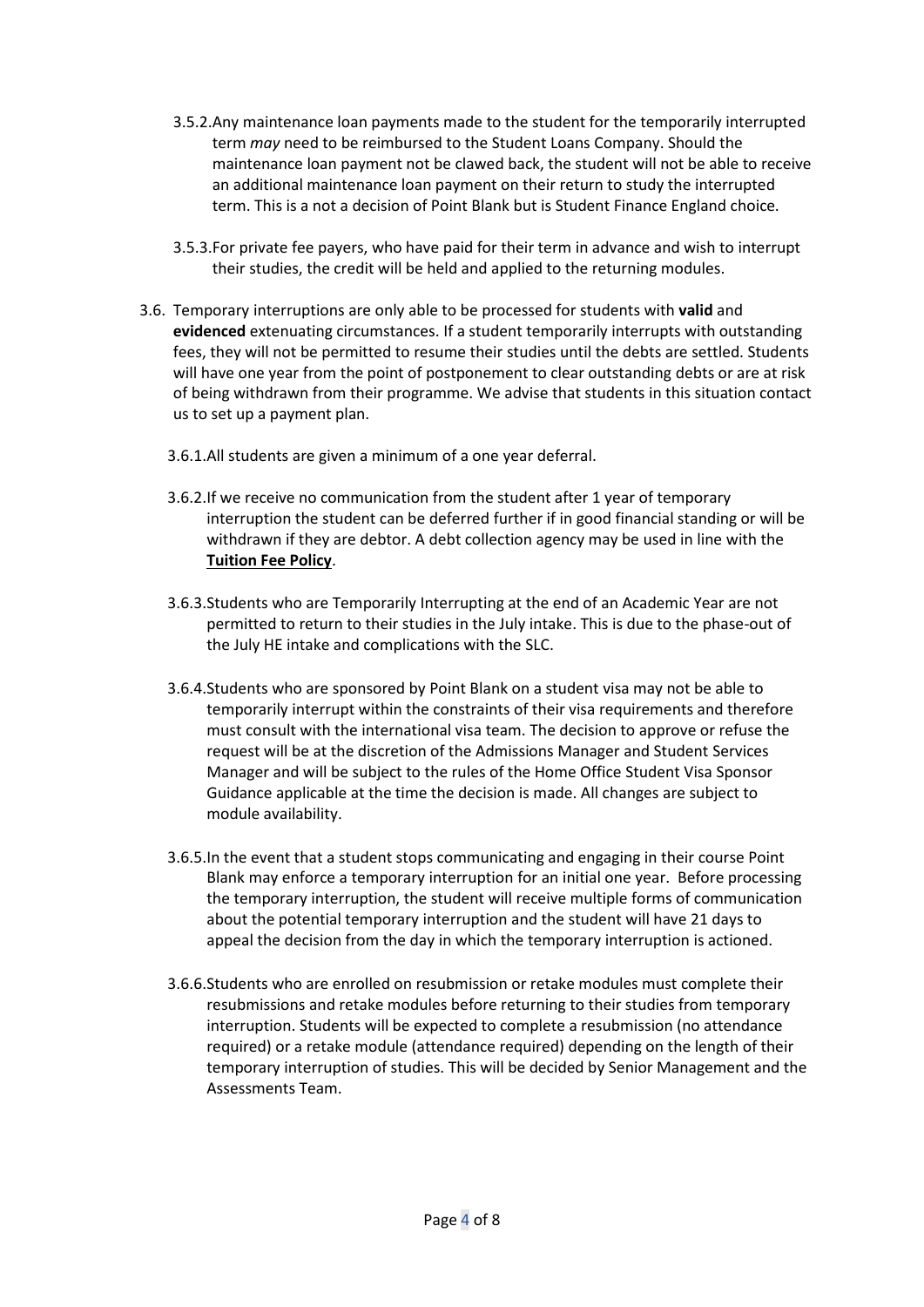# <span id="page-4-0"></span>4. Programme Transfers

- 4.1. Students sponsored by Point Blank on a Student Visa are not permitted to change their programme pathway for the duration of their course after their CAS (Confirmation of Acceptance for Studies) has been issued. The decision to make the amendment will be at the discretion of the Admissions Manager and will be subject to the rules of the Home Office Student Visa Sponsor Guidance applicable at the time the decision is made. All changes are subject to module availability.
- 4.2. Students who are in receipt of a Point Blank scholarship or bursary are not permitted to transfer programme or change duration of their course. The scholarship or bursary is exclusively linked to the course as agreed in the student's offer letter. Point Blank has a select number of scholarships or bursaries allocated to each programme, to ensure that support is provided equally for students across various programme, resulting in students who are in receipt being unable to transfer.

## Course length transfers (Degree Programmes)

## 4.3. 3 year pathway to 2 year pathway

- 4.3.1.We are **unable** to permit these kinds of transfers, as agreed by Senior Management
- 4.3.2.Students are assessed at the admissions stage as appropriate for the mode of study applied for.
- 4.3.3.Operationally, as an alternative provider, there is a greater strain on the limited resources available for the 2 year pathway. Considerations including, but not limited to, capacity, marking, moderation and (during the COVID-19 Pandemic) social distancing have been carefully organised in advance of a new student intake. The University forecasts the intake and can only permit a limited number of students on to each programme to ensure there are sufficient resources and capacity for those who are originally enrolled and applied for the programme – this is to maintain an excellent student experience. Any disruptions or additions to the intake, such as students wishing to transfer course lengths, can have a negative effect on these considerations and the student body.
- 4.3.4.Academically, it is not a holistic approach to move students to a shorter pathway as a quicker mode of study may put the student them at academic risk. Students are assessed at the admissions stage as appropriate for their years of study and must adhere to the Admissions team's decision.

#### 4.4. 2 year pathway to 3 year pathway

4.4.1.If a student requests to transfer from a two year pathway to a three year pathway on the same academic programme, they will only be able to do so in accordance with the following regulations: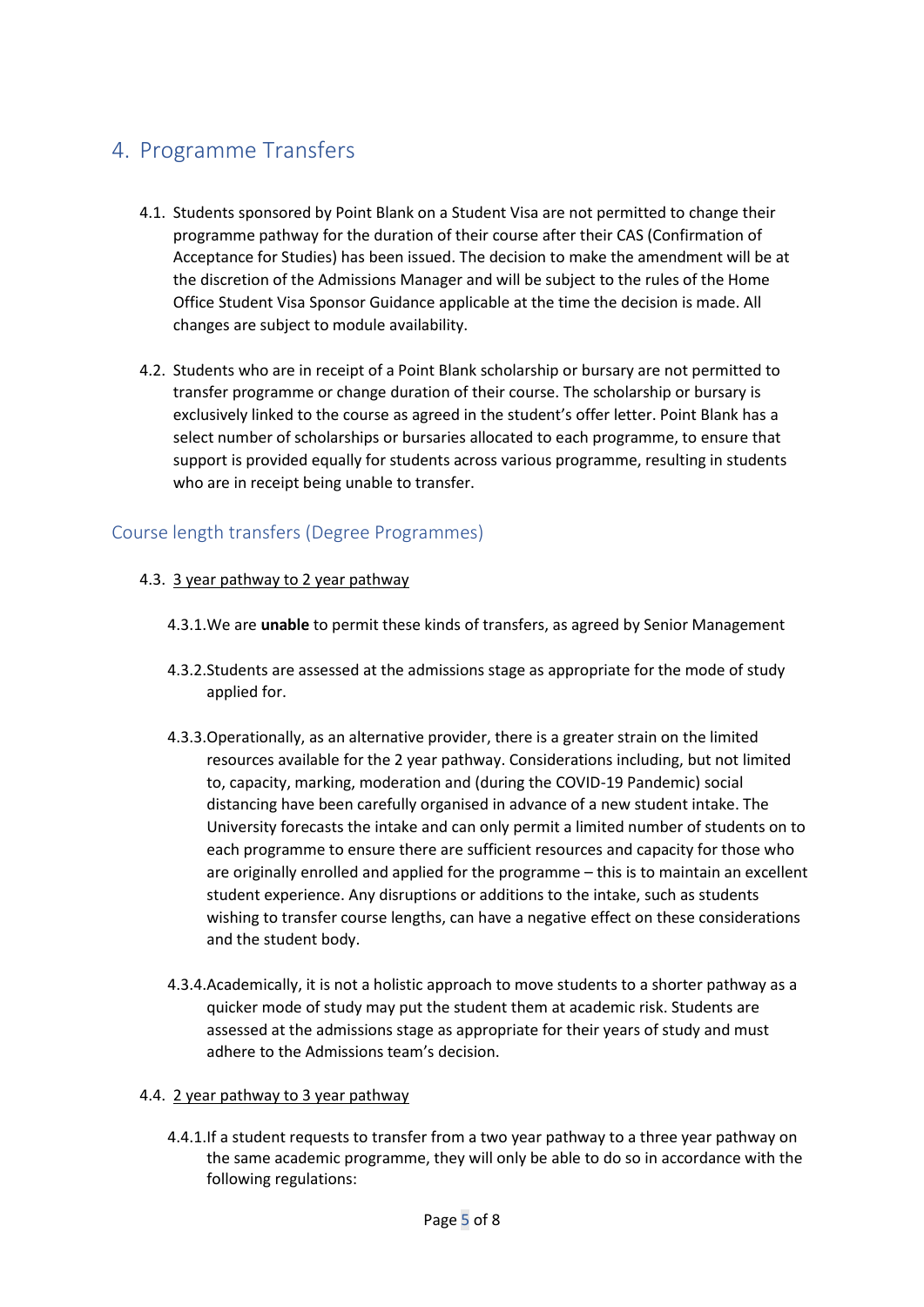- i. Students are only permitted to transfer at the end of an academic level and if they are in both good financial and academic standing. Point Blank reserves the right to reject transfer requests on this basis. Students who are enrolled on resubmission or retake modules will need to successfully complete all outstanding assignments before the transfer request can be considered.
- ii. Following the Student Records discussion, if the student transfer is approved the student must remain on the same academic intake. I.e., if a student started their course in the September term, their next year would commence in the following September. This may result in the temporary interruption needing to be longer or shorter than intended depending on the student circumstances.
- iii. Transferring from the 2 to 3 year arises various complications of scheduling, finance, and academic progress. The above bullet points are guidelines, but the transfer cannot be guaranteed and will be reviewed on a case-by-case basis.

## 4.5. Change in course pathway (MPSE/ MPDJ)

- 4.5.1.Students are only able to transfer course programmes in their first academic level and will not be able to transfer courses once level 5 or 6 modules have commenced. There are modules that are specific to each pathway and must be studied to complete relevant credits for programme. For example, if a student on the DJ pathway contacts Point Blank after the completion of their first year and wants to transfer to the Sound Engineering degree, they will need to have achieved the Sound Engineering module. This module, due to being a different level, will need to be studied **prior** to the commencement of their second year. This will be at an additional private cost, subject to the board's discussions and student circumstances.
- 4.5.2.Students can only complete a course transfer once during their studies. Students must be certain of their decision and aware that once it is processed it is final. If the student wishes to seek more advice before coming to a conclusion, we advise that they contact us via [telephone](mailto:https://www.pointblankmusicschool.com/about-point-blank/about-london-school/how-to-find-us-in-london/) o[r email](mailto:support@pointblankmusicschool.com?subject=Temporary%20Interruption%20Advice) immediately.
- 4.5.3.Programme transfers are only available to students on the 3-year (non-accelerated) study mode since there is no break term on the accelerated course, and therefore no opportunity to complete the additional modules needed in order to transfer.

## 4.6. Change in course pathway to/ from MIM or MP&VP

- 4.6.1.Students enrolled on the Music Industry Management (MIM) or the Music Production & Vocal Performance (MP&VP) degree are not permitted to transfer to a different accredited programme. If students wish to take another course programme, they will need to process an official withdrawal request and apply for the new course programme via the admissions process. This may result in the student losing a year of Student Loan funding.
- 4.6.2.Students enrolled on an accredited programme and wish to transfer to the Music Industry Management or the Music Production & Vocal Performance degree will not be permitted to directly transfer and will need to process an official withdrawal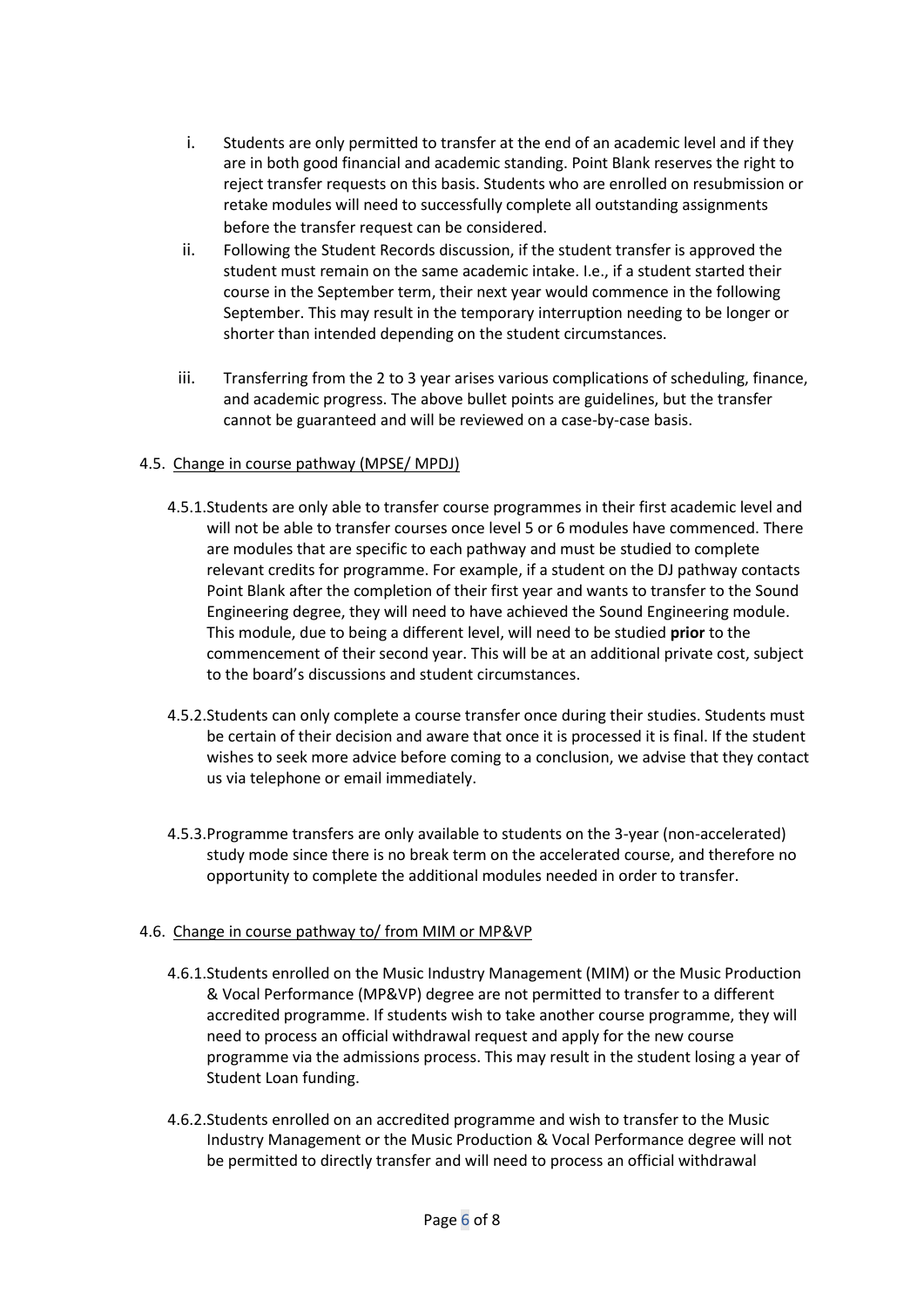request and will be assessed by the Admissions Team for their suitability for the MIM or MP&VP degree.

- 4.7. Change in pathway and course length
	- 4.7.1.Students are strictly not permitted to transfer both course programme and course length as only one transfer can be processed per student during their academic studies.

# <span id="page-6-0"></span>5. Withdrawal of Studies

- 5.1. Students must notify Point Blank of their decision and submit a withdrawal form to the Student Services Team. A lack of attendance, engagement, and willingness to pursue the programme is not considered a withdrawal. Students must return the withdrawal form to be officially withdrawn.
- 5.2. It is the student's responsibility to make themselves aware of any financial implications of their withdrawal. We advise that the student contacts us to seek advice should they have any concerns. Tuition fee charges are determined based on enrolment status and not actual attendance. This means that if you stop attending, but do not formally withdraw or interrupt you will be liable for tuition fees until the point in time that you officially notify the University. If exceptional conditions exist which justify a late submission of a voluntary withdrawal request, an explanation and supporting evidence should be provided prior to submission of a request. Withdrawals will not be backdated following a voluntary withdrawal request. In such cases, please note there must be an exceptional, compelling, and evidenced reason why the student could not submit the form at the appropriate time. In the absence of such a reason the submission date of withdrawal form will be used as the student's withdrawal date.
- 5.3. Students who continually do not engage with their programme, fail to communicate, and/ or neglect the submission of their assignments run the risk of being forcibly withdrawn. In these circumstances students will be contacted multiple times in advance of a notification of formal withdrawal. It is the student's responsibility to ensure that the contact information provided is correct.
- 5.4. Students who are on a temporary interruption of studies and do not resume their studies when scheduled are at risk of being withdrawn due to lack of engagement and failure to communicate with Point Blank staff. Students are only able to temporary interrupt their studies for a certain amount of time so if the student exceed this time, they will be withdrawn from their studies.
- 5.5. It is the student's responsibility to make themselves aware, from the point of withdrawal, of any credits and an exit award qualification they may receive.
- 5.6. International Students must liaise and have their request approved by both Student Services and the Admissions Manager.